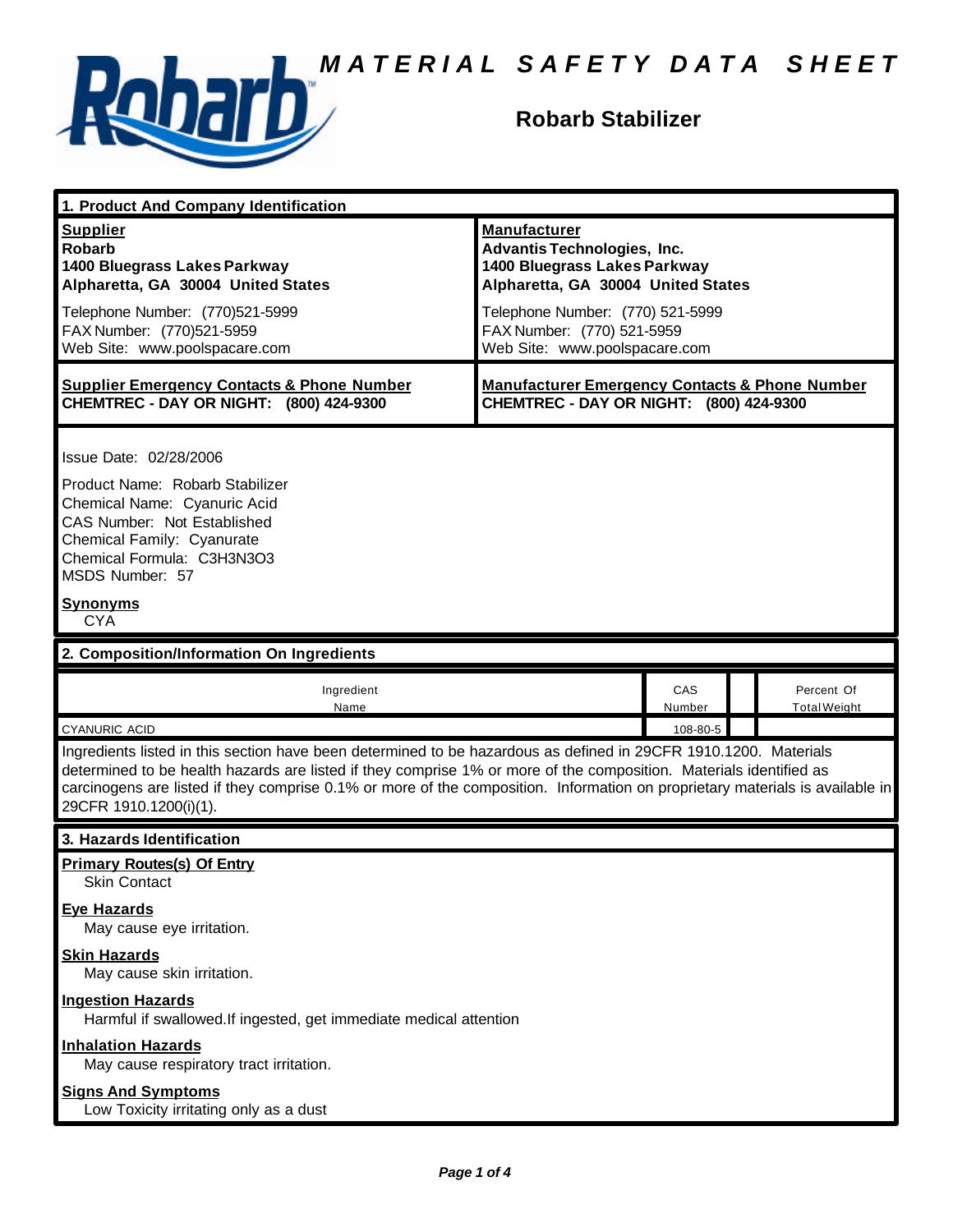## *M A T E R I A L S A F E T Y D A T A S H E E T*

### **Robarb Stabilizer**

| 3. Hazards Identification - Continued                                                                                                               |  |  |  |  |
|-----------------------------------------------------------------------------------------------------------------------------------------------------|--|--|--|--|
| <b>Conditions Aggravated By Exposure</b><br>None Known                                                                                              |  |  |  |  |
| <b>First Aid (Pictograms)</b>                                                                                                                       |  |  |  |  |
| 4. First Aid Measures                                                                                                                               |  |  |  |  |
| <u>Eye</u><br>In case of contact, hold eyelids apart and immediately flush eyes with plenty of water for at least 15 minutes.<br>Consult Physician. |  |  |  |  |
| Skin<br>In case of contact, immediately flush skin with plenty of water for at least 15 minutes.                                                    |  |  |  |  |
| Ingestion<br>Call a physician or a poison control center immediately.                                                                               |  |  |  |  |
| <b>Inhalation</b><br>If inhaled, remove to fresh air.                                                                                               |  |  |  |  |
| <b>Fire Fighting (Pictograms)</b>                                                                                                                   |  |  |  |  |
| 5. Fire Fighting Measures                                                                                                                           |  |  |  |  |
| Flash Point: N/A °F<br>Flammability Class: NOT FLAMMABLE                                                                                            |  |  |  |  |
| <b>Extinguishing Media</b><br>Use the appropriate extinguishing media for the surrounding fire.                                                     |  |  |  |  |
| <b>Fire Fighting Instructions</b><br>Firefighters should wear self-contained breathing apparatus and full protective gear.                          |  |  |  |  |

#### **6. Accidental Release Measures**

Sweep up and remove immediately. Clean up on dry basis. Avoid release to the environment. Collect and dispose.

#### **7. Handling And Storage**

#### **Handling And Storage Precautions**

Keep out of reach of children. Do not store with acids. Keep containers tightly closed. Store material in a cool and dry place. Away from food.

#### **Handling Precautions**

Avoid unnecessary contact with eyes skin and clothing.

#### **Storage Precautions**

Store in a cool dry place. Keep away from food

#### **Work/Hygienic Practices**

Use safe chemical handling procedures suitable for the hazards presended by this material.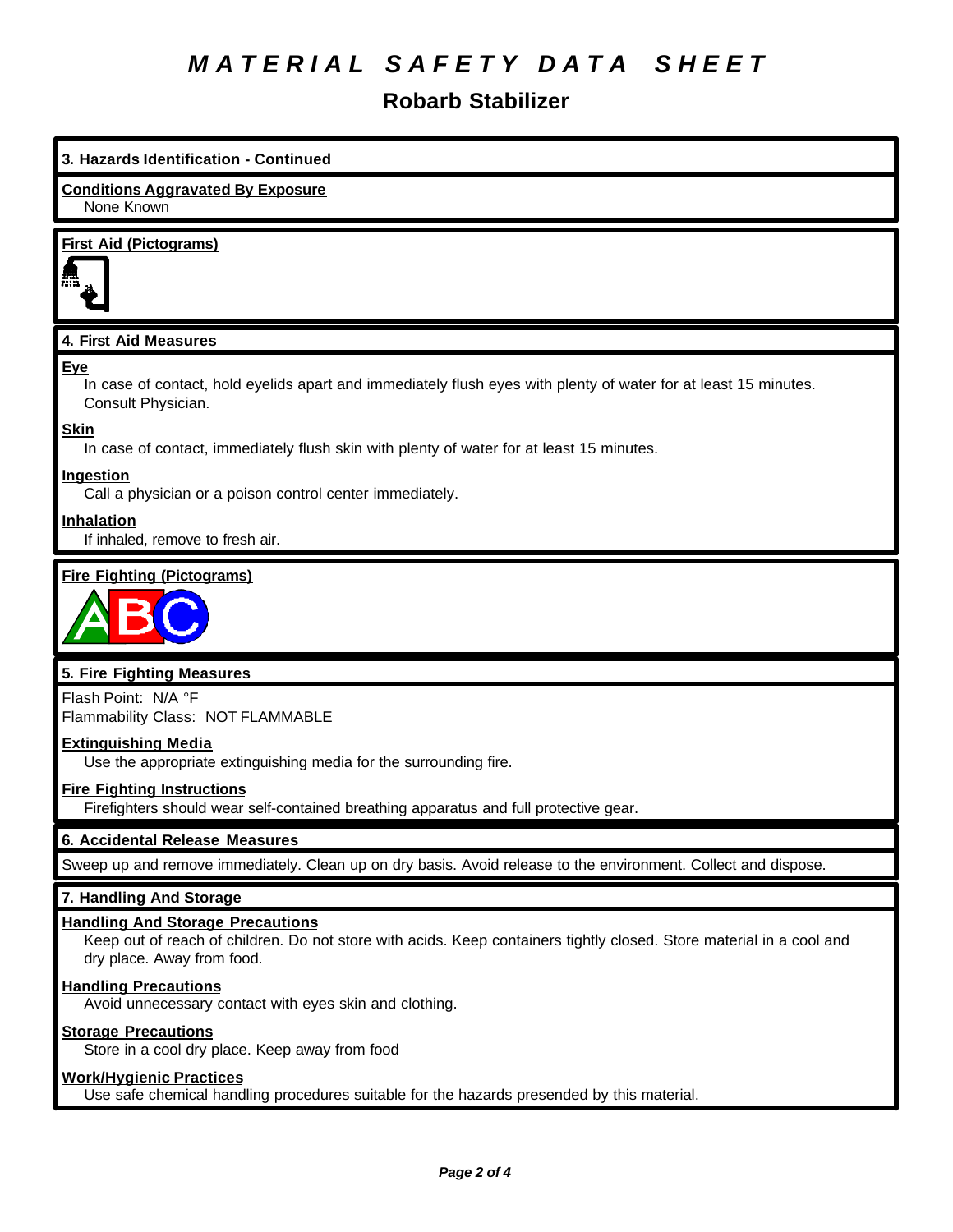## *M A T E R I A L S A F E T Y D A T A S H E E T*

### **Robarb Stabilizer**

### **Protective Clothing (Pictograms) 8. Exposure Controls/Personal Protection Engineering Controls** Local exhaust acceptable. Special exhaust not required unless dust accumulation is a problem. **Eye/Face Protection** Safety glasses with side shields or goggles recommended. **Skin Protection** Chemical-resistant gloves. **Respiratory Protection** None normally required. If dust accumulation is a problem a dust mask is suggested. Full Cover clothing should be worn **9. Physical And Chemical Properties Appearance** White to gray Crystalline powder **Odor** None Chemical Type: Mixture Physical State: Solid Melting Point: DECOMPOSES °F Boiling Point: DECOMPOSES @ 70C °C Specific Gravity: 0.83-0.93 Percent Volitales: NOT APPLICABLE Percent VOCs: NOT APPLICABLE Vapor Pressure: NIL Vapor Density: NOT VOLATILE Solubility: 1% AT 25C IN WATER Viscosity: NOT APPLICABLE Evaporation Rate: NOT APPLICABLE **10. Stability And Reactivity** Stability: Stable Hazardous Polymerization: Will not occur **Incompatible Materials NONE Hazardous Decomposition Products** Oxides of Nitrogen and Carbon anc Cyanuric Acid **11. Toxicological Information Acute Oral Effects** LD50 mg/kg Rat >5g/kg **12. Ecological Information** No Data Available...